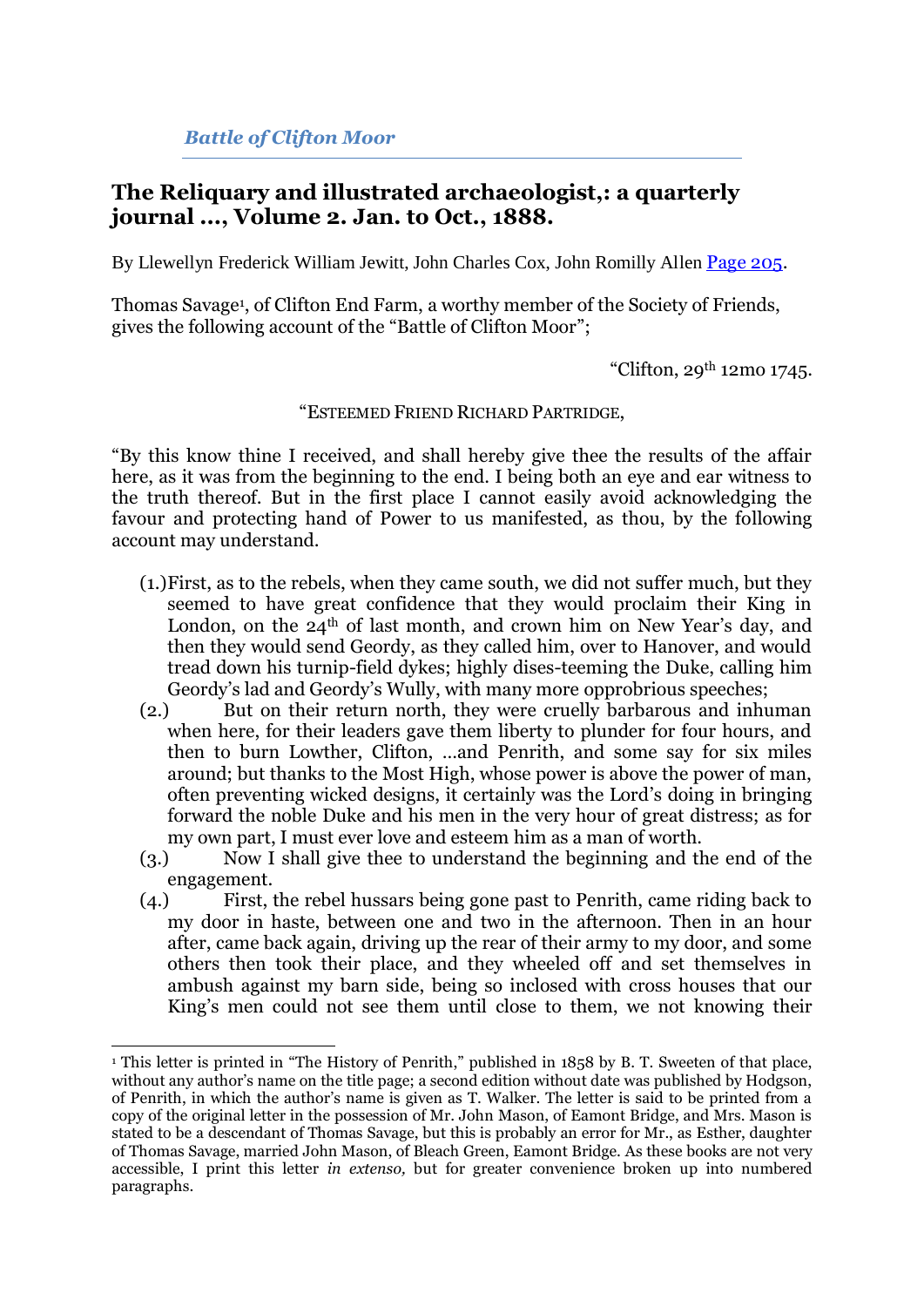design, but I firmly believed it to be evil, and so went into my house, yet could not long be easy there, and returned forth again, and looking about me, I espied the commanders of the King's men appearing upon the hill, at about 400 yards south of my house, whereupon my very heart was in pain, for believing that a great number might be cut off before they were aware; so our care was to give the King's men notice, for which my son<sup>2</sup> ventured his life, and gave them notice about 300 yards before they came to the place; when, in the meantime, a second ambush was laid, about 100 yards nearer to our King's men, and the King's hussars, with some of the Yorkshire hunters, came down, and so soon as the came opposite the first ambush, the rebels fired upon them but did no execution; and then issued out the ambush at my doors, and a furious firing they had, the king's men acting quickest and nimblest that ever my eyes beheld, not one of them receiving any harm. Some horse followed the former, so that in a few minutes, the rebels ran away like mad men, and just by my door one of the rebels was brought down and taken, and a Captain Hamilton was also taken at the same time. They were both hard up to the Duke.

(5.) Then all was still about an hour, in which time I abode in the house, the King's troops still standing upon the common; in which time my son went over a little green to see if he could get the cattle brought into the houses, but seeing that in vain, came homewards again, when four rebels on horseback seized him, calling him a spy, and had him down under their horses' feet, swearing desperately many times they would shoot him; three of them commanded the fourth to shoot him, which he attempted with his gun, and then pistol, but neither would fire, so he escaped and came in a little after.

(6.) I was again growing uneasy to go out, which I ventured to do, and looking about me, I saw the King's men standing as before upon the common; turning me about, I saw the rebels filling the town street north of my house, and also running down and lining the hedges and walls even down to my house on both sides. Then I was in great pain for the Duke and his men, it beginning to grow darkish; but I ventured my life, and stood a little off, and waved my hat in my hand, which some of them discovering, one of the came riding down towards me, and I called to him, bidding him cast his eyes about him, and see how the town was filled and hedges lined, after which he returned, and then a party was dismounted and sent down to meet the rebels;

(7.) And, in the time of quietness, as above, they had sent off a party of their horse to plunder and burn Lowther Hall and town, and were also plundering our town, leaving nothing they could lay their hands on, breaking locks, and making ruinous work, even to all our victuals and little children's clothes of all sorts. Now, it beginning to grow dark, the rebels, were so thick about my house, we had no hopes of saving ourselves, but we concluded on leaving the house, and go into the fields, if we could but get there. In the middle of the orchard we were parted by the rebels, one part of us driven into the fields, and the other part into the house, severely threatening our lives, never expecting to see one another alive again. A son-in-law and his family were under like circumstances, for they seemed more severe upon us then upon others.

<sup>&</sup>lt;u>.</u> <sup>2</sup> From Ray we learn that this son was named Jonathan; he was married, and as his father was a widower, his wife acted as mistress of the house. During the fighting she concealed herself in a large cupboard, and did not emerge, until the Duke entered the house, who addressed her "Madam, we come to protect you, not to do you any harm."